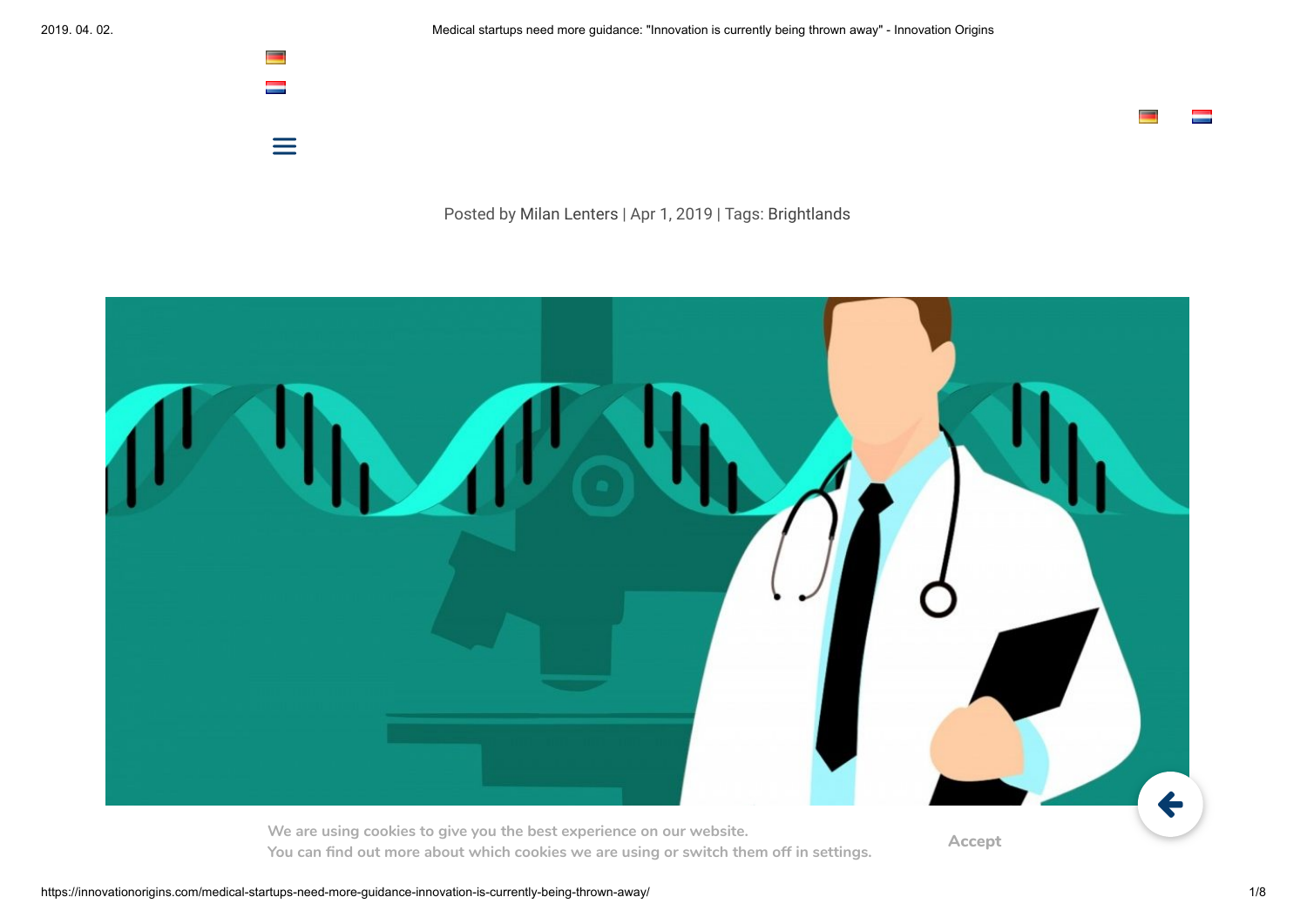#### 2019. 04. 02. Medical startups need more guidance: "Innovation is currently being thrown away" - Innovation Origins

Startups cannot simply launch a medical product on the market. They need to have deep pockets and be as patient as a monk because studies are expensive and time-consuming. Depending on the product a medical startup wants to sell, it can take five to ten years before a technology or product can be sold. Many promising inventions or medical gadgets do not make it to the finish line. How can you stimulate medical innovation without ignoring rules and legislation?

Nine different partners from eight European Union countries try to find an answer to this question in the Interreg project [Medtech4Europe](https://www.interregeurope.eu/medtech4europe/). During the first study visit, the participants went to Maastricht to see what is happening there. The aim is to bring together the technical, medical and business world. Two more trips to other regions will follow later this year. The goal of the project is to learn from each other, to take over good things and to learn from mistakes made elsewhere.

The group with government representatives, entrepreneurs and knowledge workers learns about the way of working of the [Brightlands Health Campus](https://www.brightlands.com/brightlands-maastricht-health-campus), where cooperation to bring knowledge to the market is essential. The group visits [Scannexus](https://innovationorigins.com/scannexus-dive-deeper-into-the-brain-with-mri/), where researchers can take a deep look into the brain with strong MRI scanners. Then they see the latest developments in the field of regenerative medicine at [MERLN](https://www.maastrichtuniversity.nl/research/institute-technology-inspired-regenerative-medicine), a research institute of Maastricht University. They also visit the Baken Research Center of Medtronic, where Medtronic conducts clinical trials. The day starts with a presentation by the Clinical Trial Center Maastricht ([CTCM](http://www.ctcm.nl/)), where researchers and companies receive support on various aspects of research. From finding funding to the processing of results.

# **WHAT IS NEEDED FOR A SUCCESSFUL ECOSYSTEM?**

After the tour, representatives of the regions exchange ideas about what an ecosystem needs to be successful. Also, they try to come up with new models that will stimulate innovation. During these discussions, almost everyone agrees that it is difficult to bring different worlds together. "Clinicians often sit in an ivory tower", says Nihal Engin Vrana of **[Protip Medical](http://protipmedical.com/)** from Strasbourg. His company produces oesophagus implants. "When a company goes to a hospital, a hospital often does not trust a commercial initiative. They are totally not open to innovation, which is largely due to the fact that it is risky for doctors to embrace new technology. How are we going to motivate surgeons to try this? Innovation is currently being thrown away."

A solution could be to involve hospitals and doctors in new techniques or methods earlier. However, many new startups do not have these connections. "For large companies, this is not a problem, they have access to different parties and have experience in

**Example 200 Accept** Accept 200 Accept 200 Accept 200 Accept 200 Accept 200 Accept 200 Accept 200 Accept 200 Accept 200 Accept 200 Accept 200 Accept 200 Accept 200 Accept 200 Accept 200 Accept 200 Accept 200 Accept 200 Acc **We are using cookies to give you the best experience on our website.**

**Accept**

 $\leftarrow$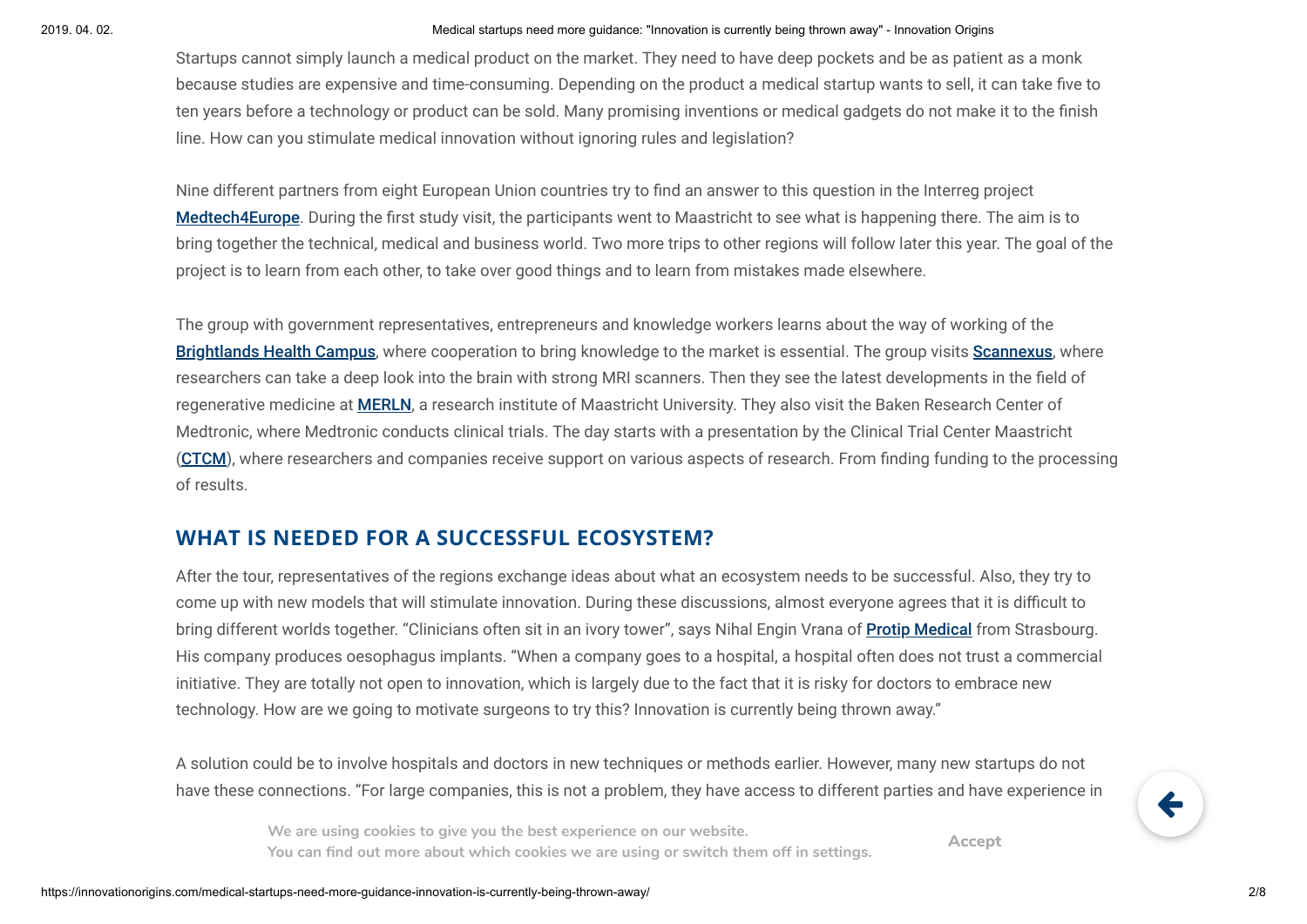be a good idea to label academic hospitals and research facilities so that startups have more insight into where to go for intestinal research, for example. "The advantage of this is that it becomes more transparent. But how do you determine the requirements that a label should meet? And this still doesn't solve the problem of funding and the lack of knowledge that startups have about regulations. Because there is quite a lot involved in setting up solid clinical studies."

# **DANISH EXAMPLE TO LEARN FROM**

To support startups in setting up a clinical trial, Denmark has **[Clinical Trials Denmark](https://clinicaltrialsdenmark.com/)**. Here, researchers or startups receive an answer within five days as to whether it makes sense to even start a study. And, if so, which hospitals or research centres are best suited for this. Divided over five different regions, they try to help startups with grant applications, contracts and potential investors. "We have a network throughout the country. Based on this we can estimate if an idea is promising enough and bring parties in touch with hospitals with the right expertise", says Anja Storgaard. Storgaard looks with interest at CTCM in Maastricht, where about 35 people work. Here, researchers or research institutions, as well as companies, can apply for support in setting up studies. Storgaard: "Here it's much more extensive than in Denmark, we have two to five employees per region who have to arrange everything, contacts with investors, contacts with hospitals, applications, contracts and then there's the legal part. The way they operate here is very instructive for us to see."

Others are impressed by the way the people at the **[Brightlands Valorisation Center](https://innovationorigins.com/nl/van-idee-tot-product-hoe-werkt-dit-in-maastricht/)** (Story in Dutch) are dealing with public-private partnerships. In Poland, where sometimes knowledge is lost after projects like this, Maastricht has another approach. Even during the cooperation, they try to look at possibilities to commercialise knowledge. Yvo Graus is a business developer at the Health Campus: "The tricky thing is that you don't know in advance what the results will be. That's why we try to take possible results into account during these kinds of projects. We look at the next steps to take to further develop a product or technique. How are you going to distribute IP rights? Can you sell a license? Those are questions you have to answer. You're looking for the right people to help the project further. Even after the public-private cooperation ends."

*Every participating region writes an action plan with recommendations to improve the policy on medical innovation. The European cooperation project runs until 2022. The budget is well over 1.5 million euros.*

Independent

**We are using cookies to give you the best experience on our website. You can nd out more about which cookies we are using or switch them off in settings.**

**Accept**

 $\leftarrow$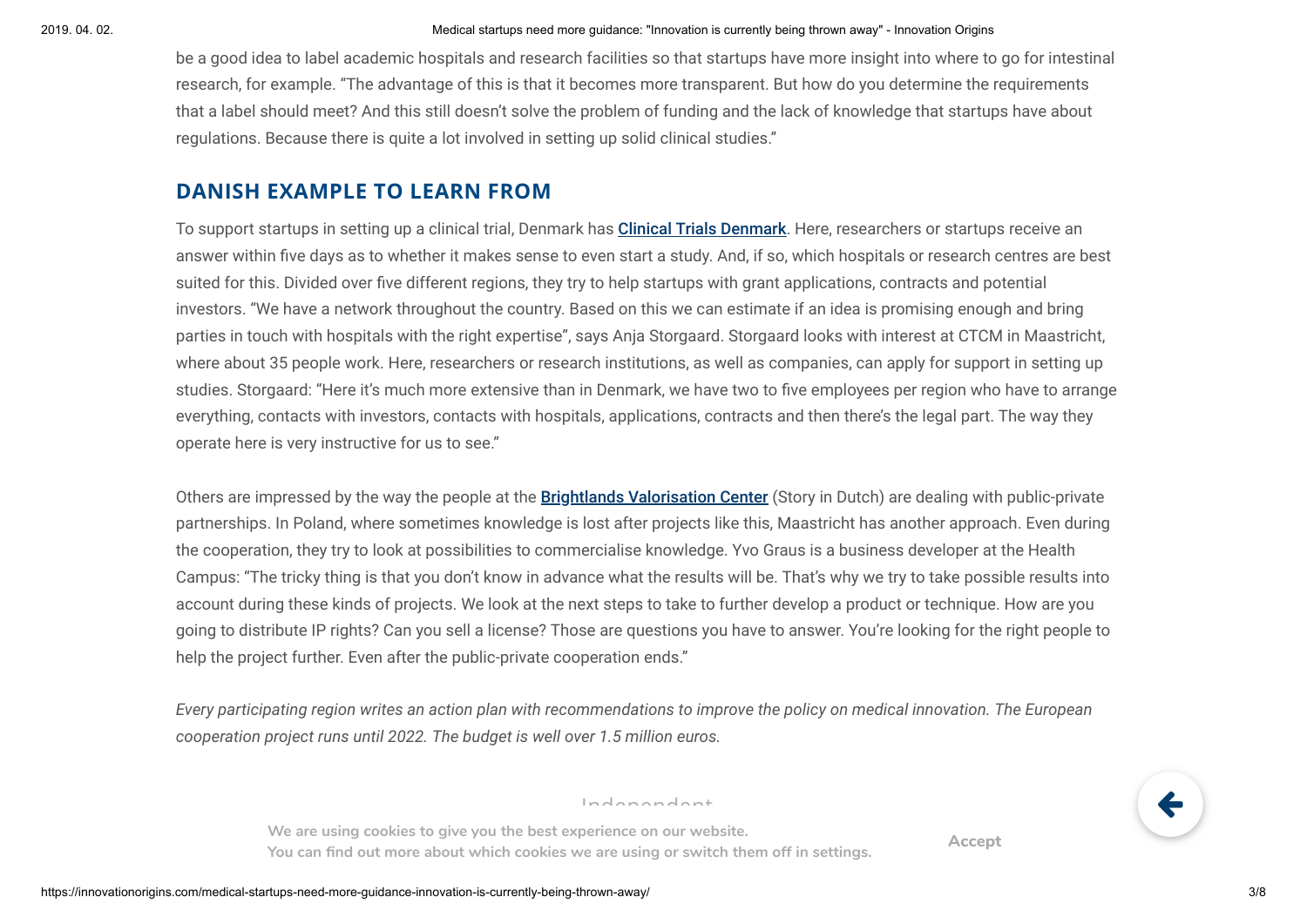#### 2019. 04. 02. Medical startups need more guidance: "Innovation is currently being thrown away" - Innovation Origins

Innovation Origins is an independent news platform, which has an unconventional revenue model. We are sponsored by companies that support our mission: spreading the story of innovation. [Read more here](https://innovationorigins.com/independent/).

On Innovation Origins you can always read articles for free. We want to keep it that way. Have you enjoyed this article so much that you want to thank the author? Click here:



#### **SHARE:**  $8^+$  in

## $\longleftarrow$  PREVIOUS  $\longleftarrow$  NEXT  $\rightarrow$

[neolexon – Munich startup helps stroke patients re-learn to talk](https://innovationorigins.com/neolexon-munich-startup-stroke-patients-talk/) [Celonis: Google for IT business processes](https://innovationorigins.com/celonis-google-for-it-business-processes/)